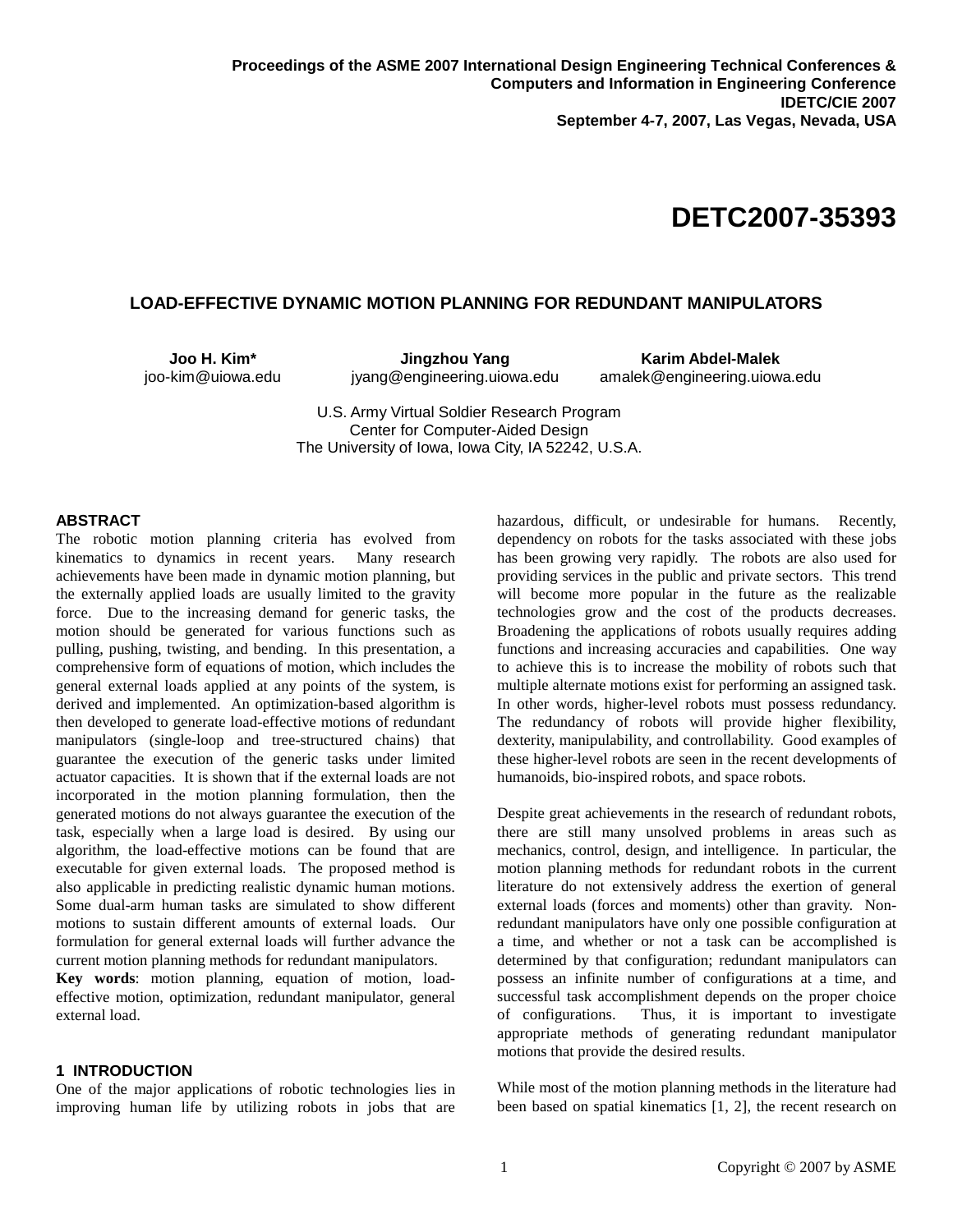dynamics-based motion planning has shown huge achievement. This is because motion planning based on kinematic constraints alone is not always satisfactory in real execution. Since the planned motions are supposed to be executed in a real physical environment, the selection of the motion should incorporate the dynamic constraints. The redundancy of the systems requires the selection of the best configuration among many admissible ones, and thus the majority of the studies used optimization methods. Some studies used gradient-based numerical optimization; some derived the pseudoinverse analytically from optimization; and others used a mixture of the pseudoinverse and numerical optimization [3]. Also, three- or four-degree-offreedom (DOF) planar manipulators are widely used as a simple redundant system for demonstration purposes.

Due to the closed form and low-cost computations, the pseudoinverse, or generalized inverse, of the Jacobian matrices are popular tools for resolution of kinematic redundancy. Most of the Jacobian pseudoinverse matrices in literature were derived from minimum kinetic energy criteria [4, 5]. Nedungadi and Kazerouinian [6] optimized weighted torque and kinetic energy by the method of calculus of variation combined with the pseudo-Jacobian matrix, where local and global optimal forms were demonstrated for comparison. Chung *et al*. [7] introduced a Jacobian pseudoinverse that represents a minimization of the pseudo-elastic potential energy due to actuator stiffness. A control scheme for redundant manipulators is developed by optimizing a norm of actuator torques using the weighted generalized inverses of the Jacobian matrix [8]. In this method, the equation of motion that includes the contact forces due to target impedance was used, where the contact is modeled with inertia, damping, and stiffness.

Many methods on redundant manipulator motion planning are developed based on gradient-based numerical optimization. Various approximate forms of energy consumption or effort were minimized while the dynamic equations of motion were used either to derive the cost function or to impose dynamic constraints [9, 10, 11]. On the other hand, more exact forms of energy consumption of electric motors and hydraulic actuators were derived by combining the equations of motion, and these were minimized for optimal motion planning subject to dynamic constraints [12, 13]. The equations of motion used in these studies include the inertia, Coriolis, centrifugal, and gravity terms, and thus the external loads are limited to the weights of the links or the objects at the end-effector. In all the aforementioned studies, however, the general form of external loads such as pushing/pulling forces and bending/twisting moments are not incorporated in the dynamic motion planning formulation.

Some researchers investigated the methods of determining manipulator configurations to sustain general external loads (wrench) for static postures or quasi-static motions [14, 15, 16]. Papadopoulos and Gonthier [15, 16] developed a method of determining the base position and configuration of the manipulator that guarantees the execution of a large-force task under limited actuator torques. The maximum normalized torque to generate the manipulator postures is minimized subject to general external loads and gravity in static and quasistatic states, while the dynamic effects of the accelerations and velocities are not taken into account. Although the quasi-static evaluation of actuator torques gives reasonable approximate values for manipulators with relatively small link masses and low velocities, the inaccuracy of the calculation increases as the link masses, the velocities, or the accelerations of the motion become larger (e.g., manipulators used for construction) due to the significant contributions of the inertia forces.

Since human bodies can be modeled as redundant systems, many optimization-based methodologies have been shown to be valuable tools for human motion simulation [17, 18, 19, 20]. This is based on the underlying assumption that a human moves in a way that minimizes a cost function (e.g., energy consumption) subject to several constraints. As is the case for the manipulator motion planning, the implementation of general external loads is not addressed extensively in literature for the human motion prediction problem. For realistic physics-based human motion prediction, it is essential to consider all components of dynamics.

Based on the achievements and problems of previous works on motion planning, improvements can be made in the generalization of robotic tasks. In other words, the task categories should be extended from simple lifting and moving (against gravity) to generic tasks such as pulling, pushing, bending, and twisting. The objectives and contribution of this research are summarized below:

(1) The most general form of Lagrange's equations of motion will be derived for single open-loop chains and tree-structured systems. The equations of motion for robotic systems are well known and have been widely used in literature for a long time, and the external contact forces are implemented in some control-based articles [8]. However, in addition to the interaction with external contacts, manipulators are usually required to exert various general loads such as pulling forces and twisting moments. So far, the comprehensive form of dynamics that includes inertia, Coriolis, centrifugal, gravity, and general external loads applied at any points of interest on an open-loop system is rarely presented in literature as a single equation. In addition, although various formulations for the dynamics of tree structure were developed in the literature, each is based on its own kinematic representation [21, 22, 23, 24]. Therefore, it is desired to formulate the dynamics of treestructured systems within the framework of our approach, i.e., based on the Lagrangian equations of motion developed for the Denavit-Hartenberg (DH) representation method [25, 26] and generalized coordinates. The complete form of the equations of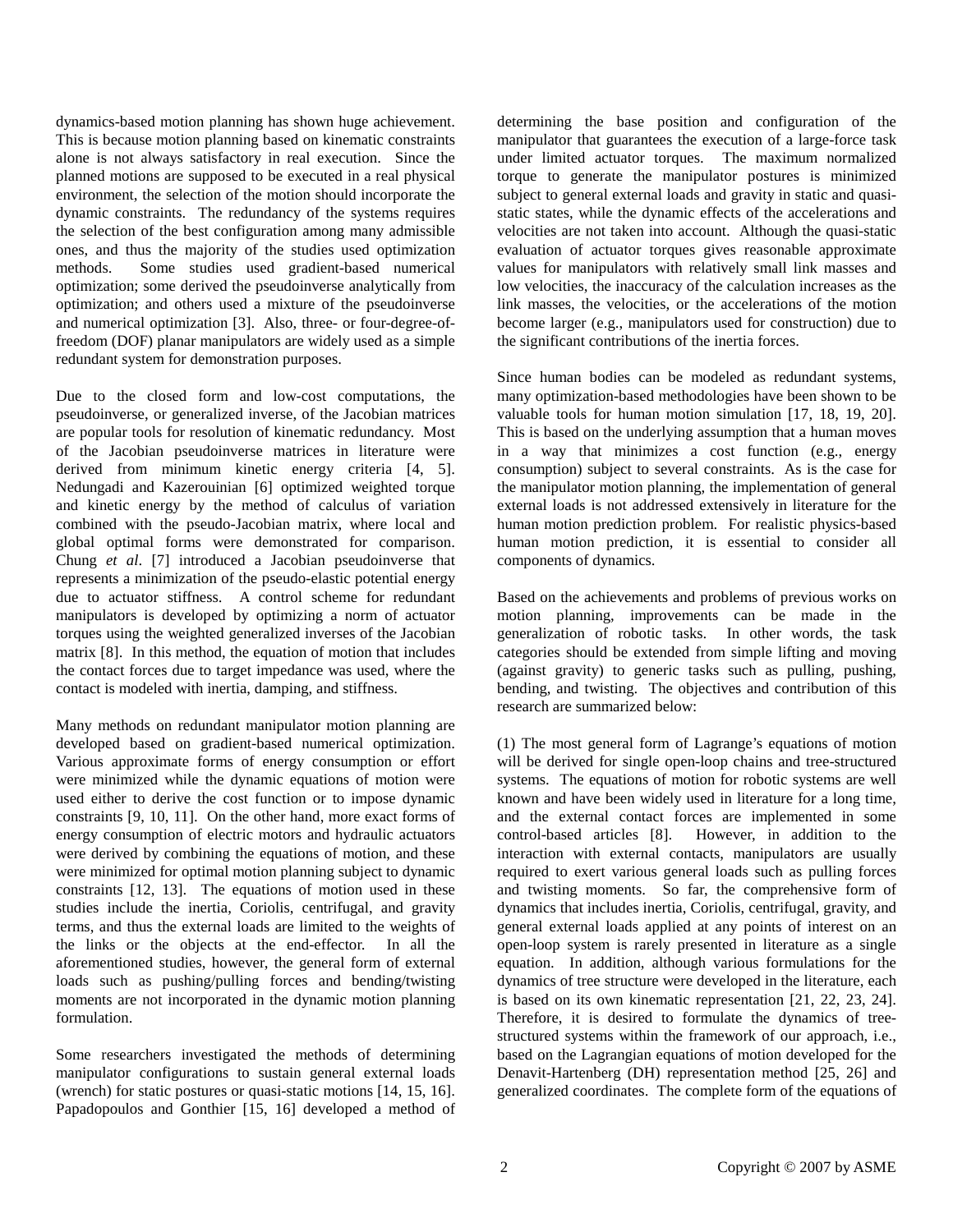motion will be used as a critical subroutine for generation of redundant manipulator motions.

(2) As the main contribution of this article, the methodology of planning load-effective motions of redundant manipulators will be proposed. We define the load-effective motions as the generated motions that guarantee the execution of a task with given general external loads of a broad range of magnitudes. By implementing the comprehensive equations of motion, it is possible to generate optimal manipulator motions in which the general external loads are incorporated. In particular, it will be shown that the motions generated without taking the external loads into account may be unexecutable under given actuator capacity limits, especially when a large load is desired. A three-DOF planar manipulator will be used to demonstrate the formulation.

(3) The framework of dynamic motion planning for redundant manipulators with general external loads will be applied to predict realistic human motions. Different human motions according to different amounts of external loads will demonstrate how humans react effectively to perform a task. The examples using a dual-arm digital human model will illustrate our method in a three-dimensional space.

In the following sections, the DH kinematic modeling of serial and tree-structured chains is briefly described. Then a comprehensive form of dynamic equations of motion that include the general external loads will be derived. Next, the structure and components of the optimal motion planning problem are presented in detail. Finally, some examples of results of a redundant manipulator and a tree-structured human model will be discussed.

## **2 KINEMATIC MODELING OF OPEN-LOOP CHAINS**

The analysis of general robotic systems is always concerned with the configurations, velocities, and accelerations of objects (e.g., robotic links, tools, environment) in three-dimensional space. Given an open-loop kinematic chain (Figure 1), the transform from frame  $\{i\}$  to frame  $\{i-1\}$  can be represented by the homogeneous transformation matrix  $i^{-1}$ **T**<sub>i</sub>.

$$
{}^{i-1}\mathbf{T}_i = \begin{pmatrix} \cos\theta_i & -\cos\alpha_i\sin\theta_i & \sin\alpha_i\sin\theta_i & a_i\cos\theta_i \\ \sin\theta_i & \cos\alpha_i\cos\theta_i & -\sin\alpha_i\cos\theta_i & a_i\sin\theta_i \\ 0 & \sin\alpha_i & \cos\alpha_i & d_i \\ 0 & 0 & 0 & 1 \end{pmatrix} (1)
$$

If the joint is revolute,  $\theta_i$  is called the joint variable, and the other three quantities,  $d_i$ ,  $\alpha_i$ , and  $a_i$ , are called link parameters. If the joint is prismatic, the joint variable is  $d_i$ , while the other three are the link parameters [27]. The convention is based on DH notation, which describes the configuration of a kinematic chain (Figure 2).



Figure 1. An n-DOF open-loop kinematic chain



Figure 2. DH convention and parameters

The homogeneous transform includes the translation and rotation of one coordinate frame relative to another, where each frame is attached, respectively, to a rigid body in space. The homogeneous transformation matrix  ${}^{0}T_{n}$  that relates frame  $\{n\}$ to frame {0} can be obtained by multiplying all of the intermediate transforms.

$$
{}^{0}\mathbf{T}_{n}(q_{1},...,q_{n}) = {}^{0}\mathbf{T}_{1}(q_{1}) {}^{1}\mathbf{T}_{2}(q_{2}) ... {}^{n-1}\mathbf{T}_{n}(q_{n})
$$
 (2)

where  $q_i$  is the joint variable of  $i^{-1}$ **T**<sub>i</sub>, and the set of joint variables  $\mathbf{q} = [q_1, ..., q_n]^T \in \mathbb{R}^n$  is called the  $n \times 1$  joint vector. Therefore,  ${}^{0}T_{n}$  is a function of all *n* joint variables. These joint variables uniquely determine the configuration of a manipulator system with *n* DOFs and are called the generalized coordinates. Then the position vector of a point of interest attached to the frame  ${n}$  of the end-effector can be written with respect to the global frame {0} using the joint variables.

Next, consider the kinematic modeling method of treestructured systems using DH representation. A tree-structured kinematic chain is a connected group of multiple open-loop serial chains called branches (Figure 3). It has connection links, which connect the branches. The numbering method is the same as a regular serial chain for one loop (loop A, for example). For the other loop (B), the link that is attached to the connection link can be given any arbitrary number *j*, as long as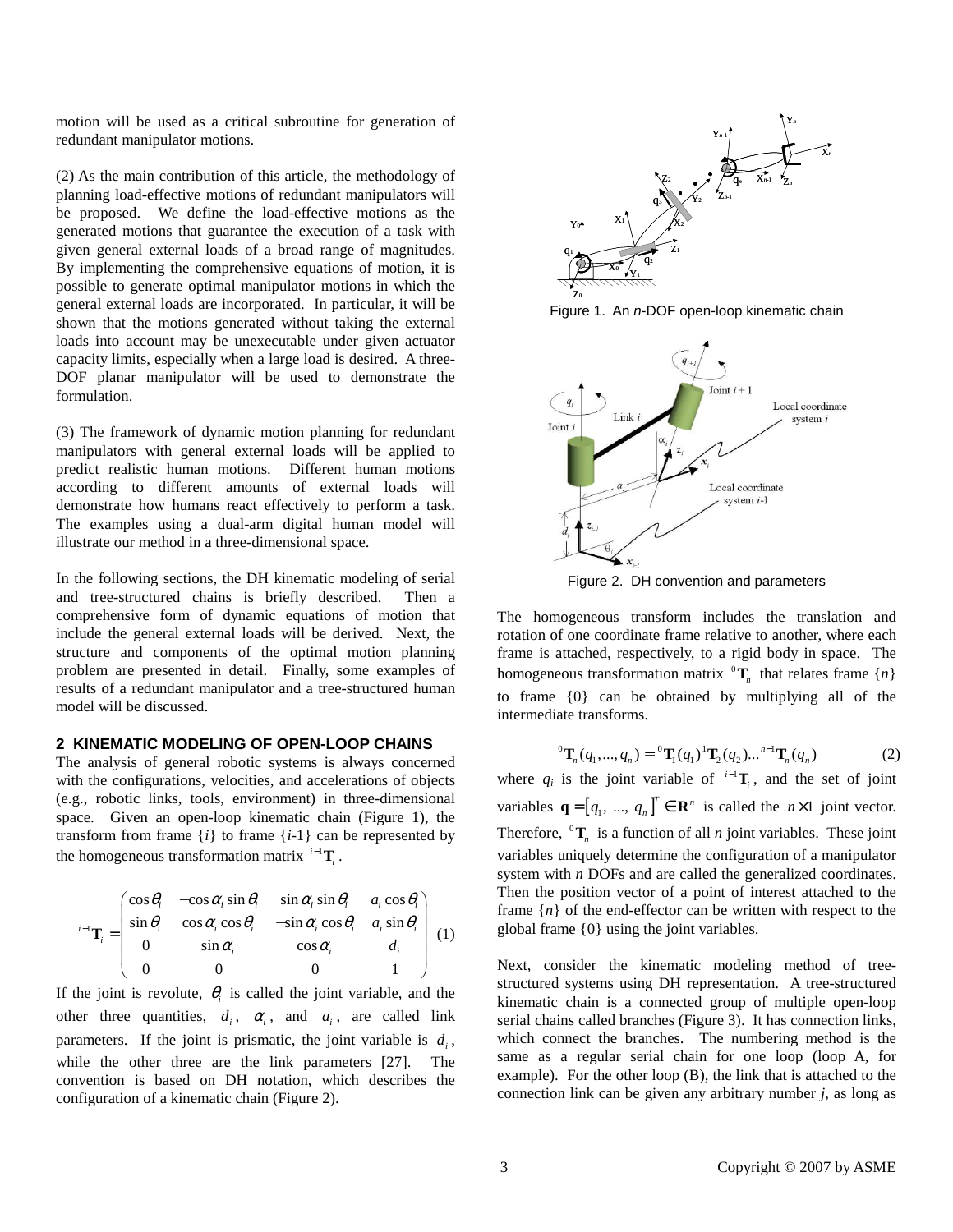it is greater than or equal to the last link number of loop A plus two. In other words,  $j \ge n+2$  in Figure 3. Then the numbering system of the joints and the local coordinate frames follow the usual convention. The mathematical expression for the configuration of a tree-structured kinematic chain can be described by using the homogeneous transformation matrices for each loop (loops A and B). Careful attention is required, however, when deriving the transformation matrices of the connection link for loops A and B. Since there are three joints at the connection link (Figure 4), different transformation matrices are assigned to each loop. For loop A, the usual transformation matrix  $i^{-1}$ **T**<sub>*i*</sub> is used to relate the local coordinate frames  $\{i-1\}$  and  $\{i\}$ . However, to relate the local coordinate frames  $\{i-1\}$  and  $\{j-1\}$  for loop B, another transformation matrix  $\mathbf{r}^{\text{1--1}}\mathbf{T}_{j-1}$  should be constructed. Note that the local coordinate frames {*i*} and {*j*-1} are all attached to the connection link (link  $i$ ), whereas the local frame  $\{i-1\}$  is attached to link {*i*-1}. Since it is assumed that the links are all rigid, the kinematic relation between the {*i*} and the {*j*-1} local frames does not change, i.e., the two local coordinate frames are rigidly connected. Therefore, the transformation matrix  $i^{-1}$ **T**<sub> $j-1$ </sub> for loop B is also a function of the  $i<sup>th</sup>$  joint variable.

$$
{}^{i-1}\mathbf{T}_{j-1} = {}^{i-1}\mathbf{T}_{j-1}(q_i) \tag{3}
$$

![](_page_3_Figure_2.jpeg)

Figure 3. A tree-structured kinematic chain.

![](_page_3_Figure_4.jpeg)

Figure 4. A connection link and its branches.

Using this matrix, the total transformation matrix that relates the global coordinate frame and the end-effector local coordinate frame through loop B is calculated as below. Whenever there are more than two branches connected with the connection link, a similar process can be used to derive the homogeneous transformation matrices to express the kinematic relationships.

$$
\sigma_{\mathbf{T}_m}(\mathbf{q}) = \sigma_{\mathbf{T}_i(q_1)\dots^{i-2}\mathbf{T}_{i-1}(q_{i-1})}^{(i-1)} \mathbf{T}_{j-1}(q_i)^{j-1} \mathbf{T}_j(q_j) \dots^{m-1}\mathbf{T}_m(q_m)
$$
(4)  
=  $\sigma_{\mathbf{T}_{i-1}}^{(i-1)} \cdots^{i-1} \mathbf{T}_{j-1}^{(i-1)} \mathbf{T}_m$ 

The human body is a typical example of tree-structured systems with multiple limbs. The 30-DOF Santos™ digital human model of a human torso, right arm, and left arm is shown in Figure 5. There are twelve shared DOFs in the torso. The DH representation method will be used for the mathematical expression of end-effector coordinates.

![](_page_3_Figure_10.jpeg)

Figure 5. A dual-arm human model.

The global Cartesian position vectors  $\mathbf{x}_R$  and  $\mathbf{x}_L$  of the right-arm and left-arm end-effectors, respectively, can be calculated as shown below:

$$
\mathbf{x}_{R}(\mathbf{q}) = (\mathbf{T}_{torso}) \left( \begin{array}{c} 11 \\ 1 \end{array} \right) \left( \prod_{i=13}^{21} {i-1} \mathbf{T}_{i} \right) \mathbf{x}_{Rn};
$$
\n
$$
\mathbf{x}_{L}(\mathbf{q}) = (\mathbf{T}_{torso}) \left( \begin{array}{c} 11 \\ 1 \end{array} \right) \mathbf{T}_{22} \left( \prod_{i=23}^{31} {i-1} \mathbf{T}_{i} \right) \mathbf{x}_{Ln};
$$
\n
$$
\mathbf{T}_{torso} = \prod_{i=1}^{11} {i-1} \mathbf{T}_{i}
$$
\n(5)

where  $\mathbf{x}_{Rn}$  and  $\mathbf{x}_{Ln}$  are the  $4 \times 1$  local frame position vectors for the right-arm and left-arm end-effectors, respectively. **T***torso* is the transformation matrix of the last local coordinate frame of the torso with respect to the global coordinate frame.  ${}^{11}\mathbf{T}_{12}$  and  ${}^{11}$ **T**<sub>22</sub> are the transformation matrices for the first local coordinate frame of the right arm and the left arm, respectively, in terms of the last local coordinate frame of the torso.  $21 \t i-1$ 13  $\prod_{i=13}^{21}$  <sup>*i*-1</sup>  $\prod_{i=13}^{i=1}$  and  $\prod_{i=23}^{31}$  <sup>*i*-1</sup> 23  $\prod_{i=23}^{31} i^{-1}$ **T**<sub>*i*</sub> are the transformation matrices for the last local coordinate frame of the right arm and the left arm, respectively, in terms of the first local coordinate frame of the limb.

## **3 LAGRANGE'S EQUATIONS OF MOTION**

To generate the motions of a manipulator where the externally applied forces and moments are taken into account, it is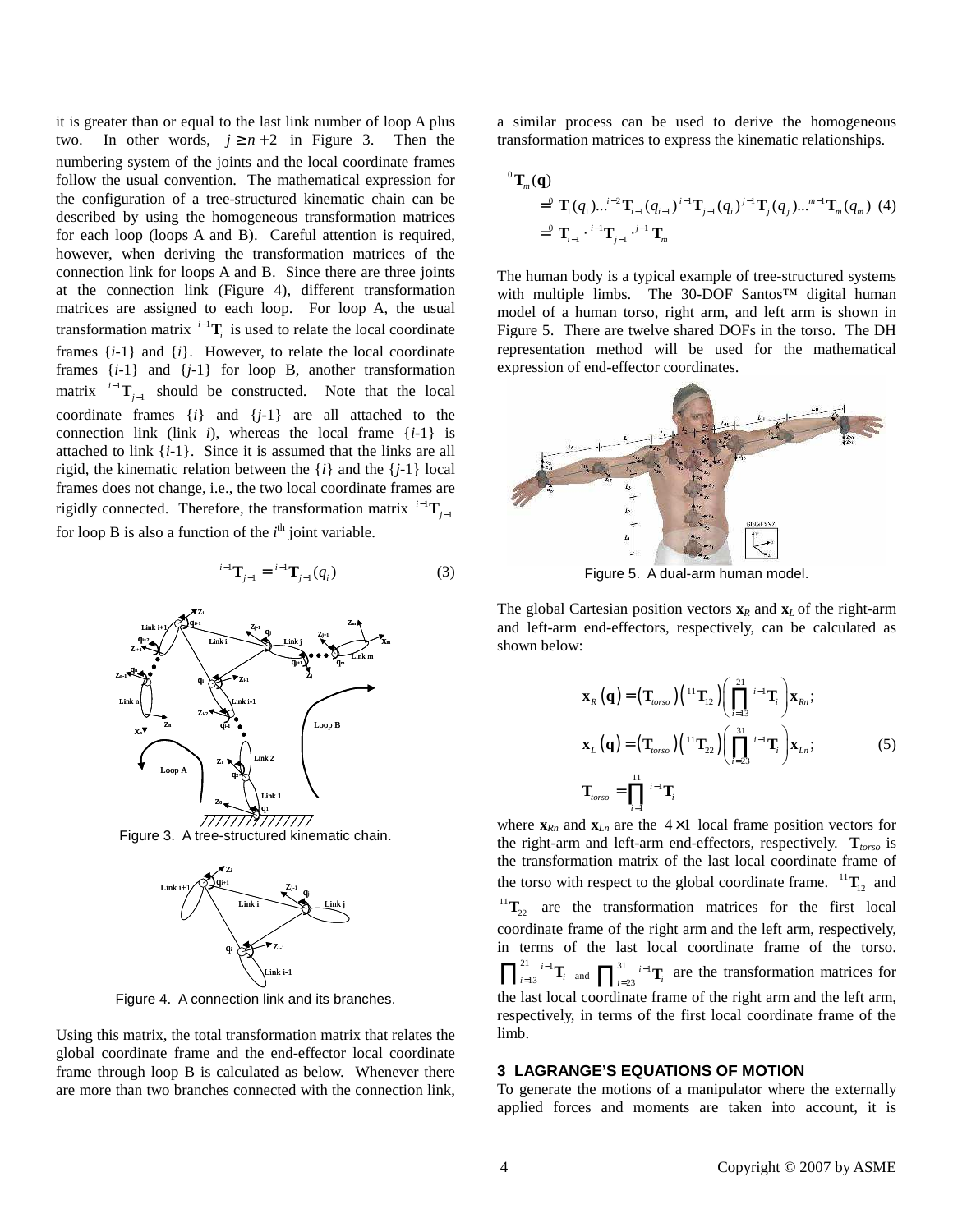essential to formulate a comprehensive expression of the equations of motion that govern the dynamics of open-loop kinematic chains. The implementation of the equations of motion is also necessary for control of the manipulators, although the control problems are not discussed here. In this presentation, we use Lagrangian dynamics, which provides a systematic method of formulating the equations of motion that are described in terms of the independent generalized coordinates. The use of Lagrangian dynamics also allows relatively easy implementation of any kinematic constraints and the corresponding constraint forces and moments.

For the motion of a mechanical system with finite DOFs, the Hamilton's principle in a given time interval  $[t_0, t_1]$  is formulated as the following variational equation [28]:

$$
\delta \int_{t_0}^{t_1} (T + W) dt = 0 \tag{6}
$$

where *T* is the total kinetic energy of the system, *W* is the virtual work of the noninertial forces, and  $\delta$  denotes the first variation. Note that *T* and *W* are functions of  $\bf{q}, \dot{\bf{q}}$ , and *t*. In theory, the variational form of the Hamilton's principle, Equation (6), can be solved for the generalized coordinates  $q(t)$  with respect to time, which is a classic problem of the calculus of variations. Several rigorous conditions should be imposed to define and solve this problem, but the details are omitted here. For a holonomic system, it can be shown that the solution  $q(t)$  of this problem satisfies the following general form of Lagrange's equations of motion (in vector-matrix form).

$$
\frac{d}{dt}\frac{\partial(W+T)}{\partial \dot{\mathbf{q}}} - \frac{\partial(W+T)}{\partial \mathbf{q}} = \mathbf{0}
$$
 (7)

The virtual work is the sum of the virtual works done by conservative forces and non-conservative forces, i.e.,  $W = W_c + W_{nc}$ . The variation of the conservative work can be expressed as the negative variation of the potential energy of the force system, i.e.,  $\delta W_c = -\delta V$ . Thus we can write

$$
\delta(W+T) = \delta T - \delta V + \delta W_{nc} = \delta L + \delta W_{nc}
$$
 (8)

where *V* is the total potential energy of the system and  $L = T - V$  is the Lagrangian function. Then Equation (7) can be written as follows:

$$
\frac{d}{dt}\frac{\partial L}{\partial \dot{\mathbf{q}}}-\frac{\partial L}{\partial \mathbf{q}}-\frac{d}{dt}\frac{\partial W_{nc}}{\partial \dot{\mathbf{q}}}-\frac{\partial W_{nc}}{\partial \mathbf{q}}=\mathbf{0}
$$
(9)

Let us consider the case where a general form of external loads (sometimes called wrench)  $\left[\mathbf{F}_k^T \ \mathbf{M}_k^T \right]^T$  is applied to the point at  $k \mathbf{r}_k$  location of link *k*, where  $\begin{bmatrix} \mathbf{F}_k^T & \mathbf{M}_k^T \end{bmatrix}^T$  is a 6×1 vector comprised of a  $3 \times 1$  force vector  $\mathbf{F}_k$  and a  $3 \times 1$  moment vector

 $M_k$ , and  ${}^k\mathbf{r}_k$  is a 4×1 position vector expressed in terms of {*k*} local coordinate frame attached to link *k*. Note that the constraint forces and moments due to external constraints from the environment can also be expressed in this manner. Equation (9) can be expanded using the kinetic energy, the potential energy, and the extended form of non-conservative work (for details, see [20]). Assuming that the velocity-dependent force does not exist, i.e.,  $d(\partial W_{nc}/\partial \dot{q})/dt = 0$ , the final vector-matrix form of the equations of motion for a general open-loop kinematic chain with general external loads is given below as a nonlinear, second-order ordinary differential equation.

$$
\tau = \mathbf{M}(\mathbf{q})\ddot{\mathbf{q}} + \mathbf{V}(\mathbf{q}, \dot{\mathbf{q}}) + \sum_{i} \mathbf{J}_{i}^{T} m_{i} \mathbf{g} + \sum_{k} \mathbf{J}_{k}^{T} \begin{bmatrix} -\mathbf{F}_{k} \\ -\mathbf{M}_{k} \end{bmatrix} + \mathbf{T}(\mathbf{q}, \dot{\mathbf{q}}) \tag{10}
$$

where  $\boldsymbol{\tau} = [\tau_1, \tau_2, ..., \tau_n]^T$  is the actuator torque vector, **M(q)** is the mass-inertia symmetric matrix,  $V(q, \dot{q})$  is the Coriolis and centrifugal force vector,  $\sum \mathbf{J}_i^T m_i \mathbf{g}$  is the joint torque vector due to gravity,  $J_i$  is the Jacobian matrix of the position vector for the center of mass of  $i^{\text{th}}$  link, and  $\mathbf{J}_k$  is the augmented Jacobian matrix of the position vector  ${}^k$ **r**<sub>k</sub> with respect to  $\{k\}$  local coordinate frame. The vector  $\mathbf{T}(\mathbf{q}, \dot{\mathbf{q}})$  is the torque vector due to the joint stiffness and the dissipative forces such as viscous damping and Coulomb friction. The augmented Jacobian matrix  $J_k(q)$  is derived from the linear relationship between the tangent spaces of the joint variables and the Cartesian coordinates.

$$
\mathbf{J}_{k}(\mathbf{q}) = \begin{bmatrix} \mathbf{J}_{k,1}(\mathbf{q}) & \cdots & \mathbf{J}_{k,i}(\mathbf{q}) & \cdots & \mathbf{J}_{k,k}(\mathbf{q}) \end{bmatrix}_{6 \times k} \qquad (11)
$$

where the  $i<sup>th</sup>$  column vectors for revolute and prismatic joints are, respectively,

$$
\mathbf{J}_{k,i}^{revolute}(\mathbf{q}) = \begin{bmatrix} \frac{\partial^0 \mathbf{T}_k(\mathbf{q})}{\partial q_i} {^k \mathbf{r}_k} \\ \frac{\partial^0 \mathbf{T}_k(\mathbf{q})}{\partial q_i} \end{bmatrix}_{6 \times 1}; \ \ \mathbf{J}_{k,i}^{prismatch}(\mathbf{q}) = \begin{bmatrix} \frac{\partial^0 \mathbf{T}_k(\mathbf{q})}{\partial q_i} {^k \mathbf{r}_k} \\ \frac{\partial^0 \mathbf{T}_k(\mathbf{q})}{\partial q_i} {^k \mathbf{r}_k} \end{bmatrix}_{6 \times 1}.
$$

Here,  ${}^{0}$ **z**<sub>*i*-1</sub></sub> (*i* = 1,...,*k*) is the local z-axis vector of {*i*} local frame expressed in terms of the global coordinate frame. Note that in the above equation, only the first three elements of the 4 × 1 vector  $(\partial^0 \mathbf{T}_k(\mathbf{q})/\partial q_i)^k \mathbf{r}_k$  are used to assemble the first three rows of  $J_{k,i}(q)$ .

Equation (10) is derived for a single-loop kinematic chain where the first joint is rigidly attached to the global reference frame. To apply the equations of motion subroutine that is coded for single-loop chains to tree-structured systems, some modifications are necessary. Consider a tree-structured system with three branches under a set of forces and moments (Figures 3 and 6). This tree structure is composed of three local branch chains,  $C_1$ ,  $C_2$ , and  $C_3$ . The branch chain  $C_1$  is composed of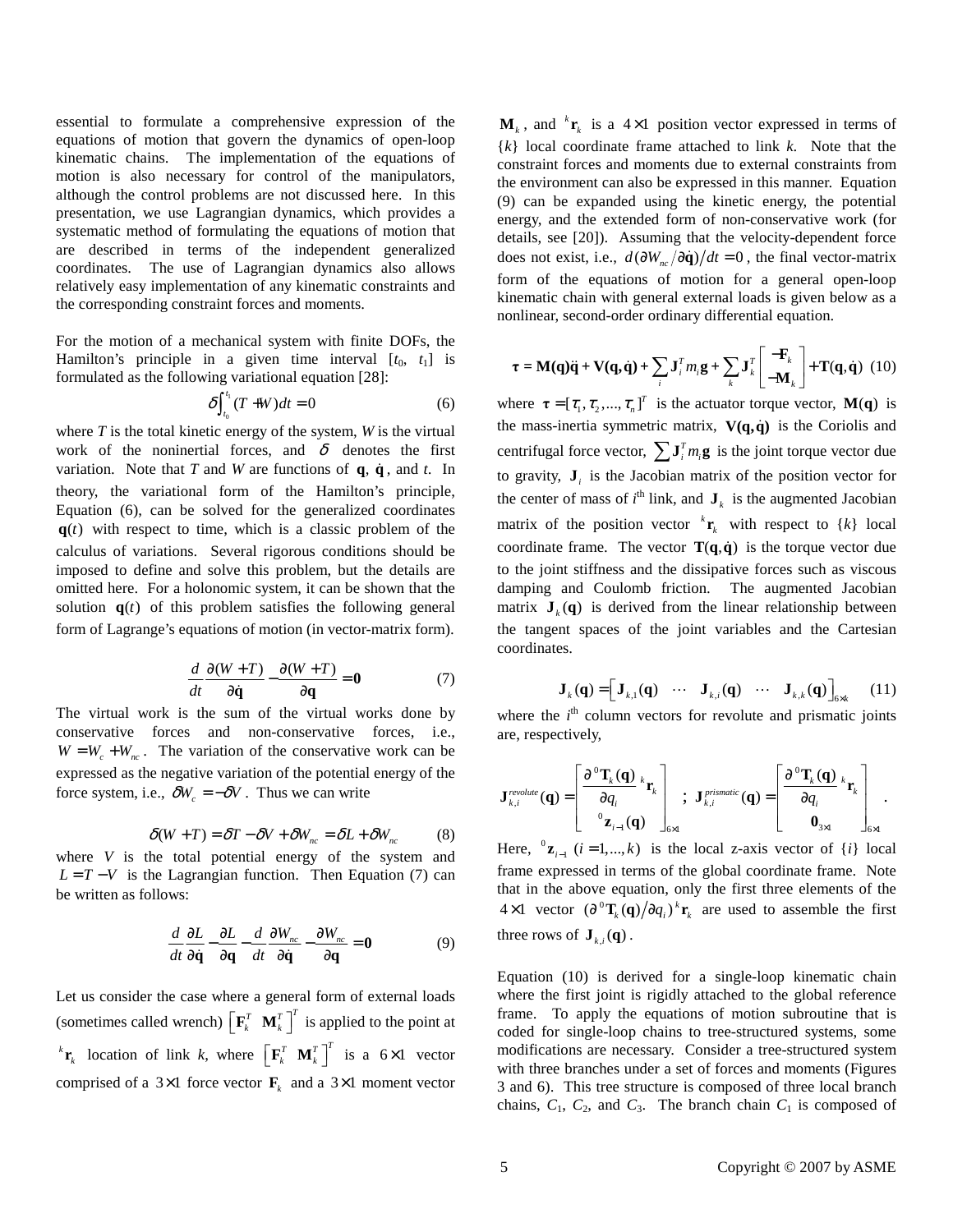links from link 1 to link *i*,  $C_2$  from link  $i + 1$  to link *n*, and  $C_3$ from link *j* to link *m*.

![](_page_5_Figure_1.jpeg)

Figure 6. A tree-structured system with general external loads.

The Lagrangian function of the whole system is a scalar quantity and is thus calculated as the summation of the Lagrangian function of each branch. Therefore the Lagrange's equation of motion for the tree structure is written as the summation of the actuator torque vector at each branch chain.

$$
\boldsymbol{\tau} = \sum_{i=1}^{3} \left( \frac{d}{dt} \frac{\partial L}{\partial \dot{\mathbf{q}}} - \frac{\partial L}{\partial \mathbf{q}} - \sum \mathbf{J}_{k}^{T} \begin{bmatrix} \mathbf{F}_{k} \\ \mathbf{M}_{k} \end{bmatrix} \right)_{C_{i}} + \mathbf{T}(\mathbf{q}, \dot{\mathbf{q}}) . \qquad (12)
$$

Since the branch chains  $C_1$  and  $C_2$  constitute loop A, and  $C_1$  and  $C_3$  constitute loop B, Equation (12) can be written in the following form:

$$
\boldsymbol{\tau} = \boldsymbol{\tau}\big|_{loopA} + \boldsymbol{\tau}\big|_{loopB} - \boldsymbol{\tau}\big|_{C_1} + \mathbf{T}(\mathbf{q}, \dot{\mathbf{q}})
$$
(13)

where  $\tau|_{\text{loopA}}$  is the actuator torque vector with all elements zero except for those of the open-loop chain *A*, i.e., from 1<sup>st</sup> element to *n*<sup>th</sup> element. The vectors  $\tau|_{loopB}$  and  $\tau|_{C_1}$  are defined in a similar manner.

$$
\tau|_{l} = \left(\mathbf{M}(\mathbf{q})\ddot{\mathbf{q}} + \mathbf{V}(\mathbf{q}, \dot{\mathbf{q}}) + \sum_{i} \mathbf{J}_{i}^{T} m_{i} \mathbf{g} + \sum_{k} \mathbf{J}_{k}^{T} \begin{bmatrix} -\mathbf{F}_{k} \\ -\mathbf{M}_{k} \end{bmatrix}\right)_{l}
$$
(14)  
(l = loopA, loopB, C<sub>1</sub>)

For dual-arm human motion, let us assume that the only generalized torque vector due to the joint internal characteristics is the restoring torque vector  $\tau^{\text{Restoring}}$  from the joint stiffness.

$$
\mathbf{T}(\mathbf{q}, \dot{\mathbf{q}}) = -\boldsymbol{\tau}^{Resoring} = \mathbf{K}\left(\mathbf{q} \cdot \mathbf{q}^{N}\right)
$$
(15)

where **K** is a diagonal stiffness matrix, and  $\mathbf{q}^N$  is the neutral joint variable vector [20]. Then the equations of motion for a human model subject to several external loads can be written as follows.

$$
\boldsymbol{\tau} = \boldsymbol{\tau}\big|_{loopA} + \boldsymbol{\tau}\big|_{loopB} - \boldsymbol{\tau}\big|_{C_1} + \mathbf{K}\left(\mathbf{q} \cdot \mathbf{q}^N\right) \tag{16}
$$

#### **4 PROBLEM DEFINITION AND OPTIMIZATION FORMULATION**

The problem of dynamic motion planning for redundant manipulators is defined as follows (Figure 7): The inputs to the algorithm are the link parameters of the manipulator, dynamic parameters (such as mass, centers of mass, moments and products of inertia, joint stiffness, and damping coefficients), joint variable limits, actuator torque limits (possibly as functions of joint velocity), points of application and components of external loads, and task-based constraints (such as the time desired to perform the task, end-effector path and orientations). Then it is desired to generate the joint profiles that guarantee the execution of the task, where the external loads can have broad ranges of magnitudes. To resolve the redundancy, the problem is formulated as an optimization problem, where the outputs are the joint variable profiles, the required actuator torques, and the energy rates as functions of time. The proposed optimal motion planning problem is stated as:

Find: Joint control points ( $\mathbf{P}_{(nc \times n)}$ )

to minimize: Energy consumption ( *E* ) subject to constraints:

Joint limits ( $q^L \leq q \leq q^U$ ) Actuator torque limits ( $\tau^L \leq \tau \leq \tau^U$ ) Path constraints  $(|| \mathbf{x}(\mathbf{q}(t)) - \mathbf{path}(t) || \leq \varepsilon)$ 

It should be emphasized that the general external loads term, as well as the inertia and gravity, must be included in the calculation of actuator torques to guarantee the execution of the planned motion. Then the load-effective motions are the feasible motions where the general external loads are taken into account for the calculation of required actuator torques that are used for the constraints (torque limits) and/or the cost function. The energy consumption or the norm of torque vector used as the cost function will result in the most efficient motion. If the optimization is solved while the external loads are not considered for the dynamics calculation, then the actual required actuator torques may exceed the maximum torque limits that the actuators can provide; thus, the planned motion may not be executable (i.e., uncontrollable) in reality, especially when large external loads are desired. This will be illustrated later in our examples.

Due to the redundancy of the human body, the approach for human motion prediction is basically the same as that described for the redundant manipulators. This is based on the assumption that humans naturally generate effective motion to accomplish a given task in such a way as to minimize certain cost function(s). Note that the problem for manipulators is "motion planning," while for humans it is "motion prediction."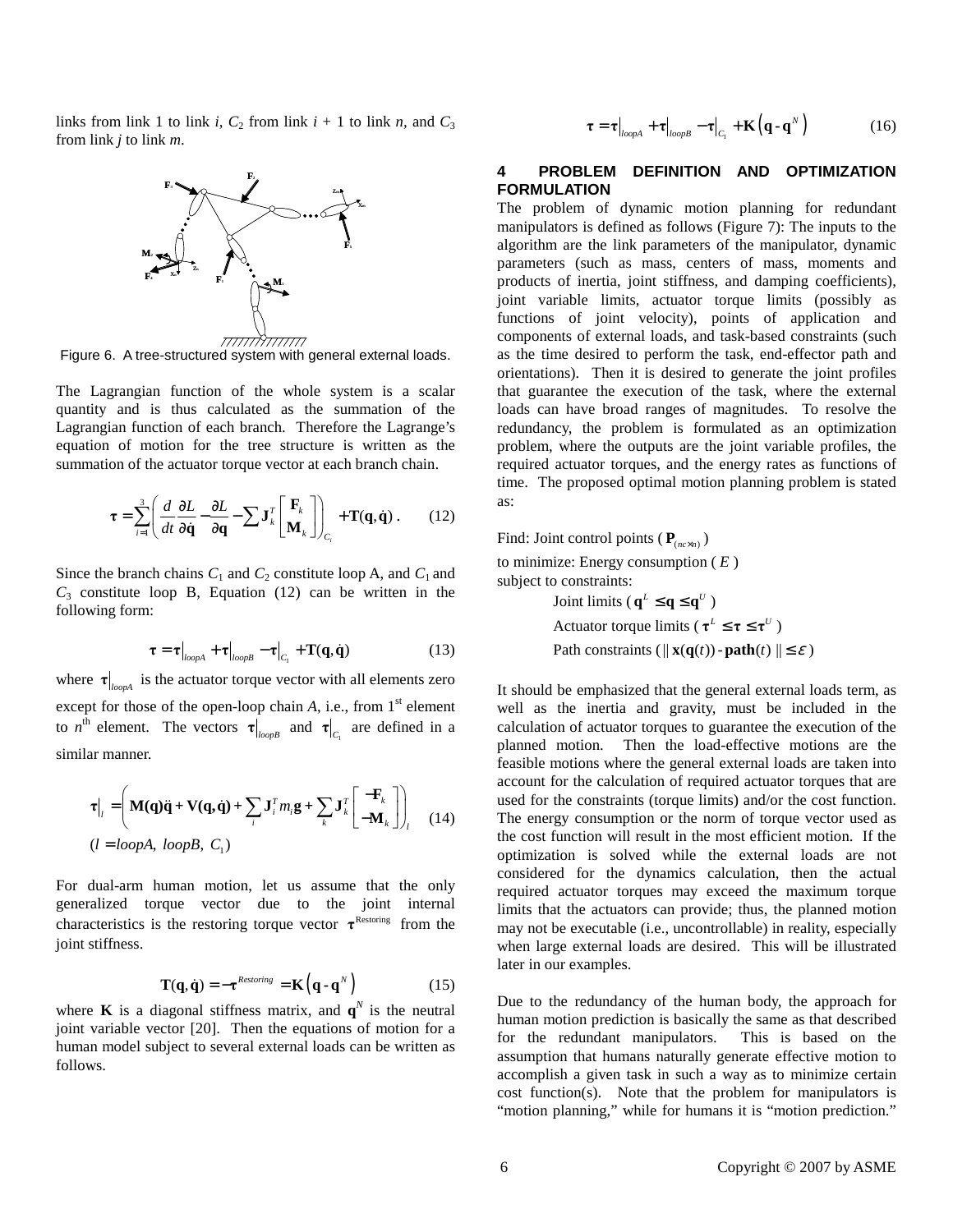For convenience, we will use the term "motion generation" for both manipulators and humans. The details of each component of the optimization problem are described in the following sections.

![](_page_6_Figure_1.jpeg)

Figure 7. Problem of motion planning for redundant manipulators

For the numerical optimization algorithm, we use the sequential quadratic programming (SQP) method. The SQP uses quasi-Newton approximations to the Hessian of the augmented Lagrangian and obtains search directions from a sequence of quadratic programming subproblems. SQP methods have proved reliable and highly effective for solving constrained optimization problems with smooth nonlinear cost function and constraints. The details on the SQP method can be found in optimization texts.

#### **4.1 Joint Variable Profiles Using B-spline Curves**

Since the joint variables as functions of time are non-uniform curves, we use the B-spline curves [29], which have many beneficial properties such as continuity, differentiability, endpoint interpolations, local control, and convex hull. We use the recursive formula to represent the B-splines, such that its control points will be calculated as a result of the iterative numerical optimization algorithm. Let *nk* be the number of knots and  $U = \{u_0, \ldots, u_{nk-1}\}\$ be a knot vector with a nondecreasing sequence of knots. The *i*<sup>th</sup> B-spline basis function of *p*-degree (order  $p + 1$ ), denoted by  $N_{i,p}(u)$ , is defined as

$$
N_{i,0}(u) = \begin{cases} 1 & \text{if } u_i \le u < u_{i+1} \\ 0 & \text{otherwise} \end{cases}
$$
 (17)  

$$
N_{i,p}(u) = \frac{u - u_i}{u_{i+p} - u_i} N_{i,p-1}(u) + \frac{u_{i+p+1} - u}{u_{i+p+1} - u_{i+1}} N_{i+1,p-1}(u)
$$

To enforce endpoint interpolations, we choose a (*nk* ×1) nonperiodic knot vector that has multiplicities at the start and the end as shown below.

$$
\mathbf{U} = \{ \underbrace{a, ..., a}_{p+1}, u_{p+1}, ..., u_{nk-p-2}, \underbrace{b, ..., b}_{p+1} \}
$$

Then the  $p^{\text{th}}$ -degree B-spline curve for each joint can be written as

$$
q_j(u) = \sum_{i=0}^{nc-1} N_{i,p}(u) P_{i,j} \quad (a \le u \le b; j = 1,...,n)
$$
 (18)

where *n* is the total DOF of the system, *nc* is the number of control points, and  $\{P_{i,j}\}\$  are the  $(i, j)$  components of the control points matrix  $P_{(nc \times n)}$ . Here, the degree p, the number of the control points *nc*, and the number of knots *nk* are related by  $nk = nc + p + 1$ .

The degree and the multiplicity of the knots of the B-spline curve determine the continuity and differentiability. A smooth joint motion requires continuity in acceleration, which will in turn require the joint B-spline curve to be at least of degree-3, i.e.,  $p = 3$ . Let the initial time  $a = 0$  and the final time  $b = t_f$ , and a total of 11 distinct knots are used: 0,  $0.1 t_f$ ,  $0.2 t_f$ , ..., and  $t_f$ . Therefore,  $nk = 17$  and  $nc = 13$ , i.e., each joint Bspline curve has 13 control points.

## **4.2 Energy Consumption**

Energy has a unifying property, into which the dynamic as well as the kinematic characteristics of manipulator motion are incorporated. We use an approximate form of manipulator energy consumption as a cost function for our optimization problem. The actual formula representing the energy consumption for a manipulator varies depending on the specific design of the system, as well as the types of actuators. Therefore, unless the details of the specific machine information and physical characteristics are provided, it is not possible to obtain the exact formula for the energy consumption. For this reason, simplified forms of the general energy consumption are widely used in literature. Usually, the energy consumption is modeled to be proportional to the actuator torques. We use the squared norm of the actuator torque vector function as an approximate form of the energy consumption from time  $t_1$  to  $t_2$ .

$$
E = \left\| \mathbf{\tau}(t) \right\|^2 = \int_{t_1}^{t_2} \sum_{i=1}^n \left( \tau_i(t) \right)^2 dt \tag{19}
$$

where the actuator torque vector  $\boldsymbol{\tau}(t) = [\tau_1(t), ..., \tau_n(t)]^T$  is obtained from the equations of motion.

The use of energy consumption as a cost function implies several important points. First of all, minimum energy consumption indicates minimum fuel usage. Secondly, for smooth movement of each joint, the magnitude of the second derivatives of the joint curves needs to be minimized to avoid an abrupt change in the joint velocity. Although minimum jerk has been used in literature as a stronger criterion (e.g., [2]), the second derivatives of the joint variables in the energy cost function provide a natural way to ensure the smooth movement of each joint by reducing unnecessary fluctuations in the joint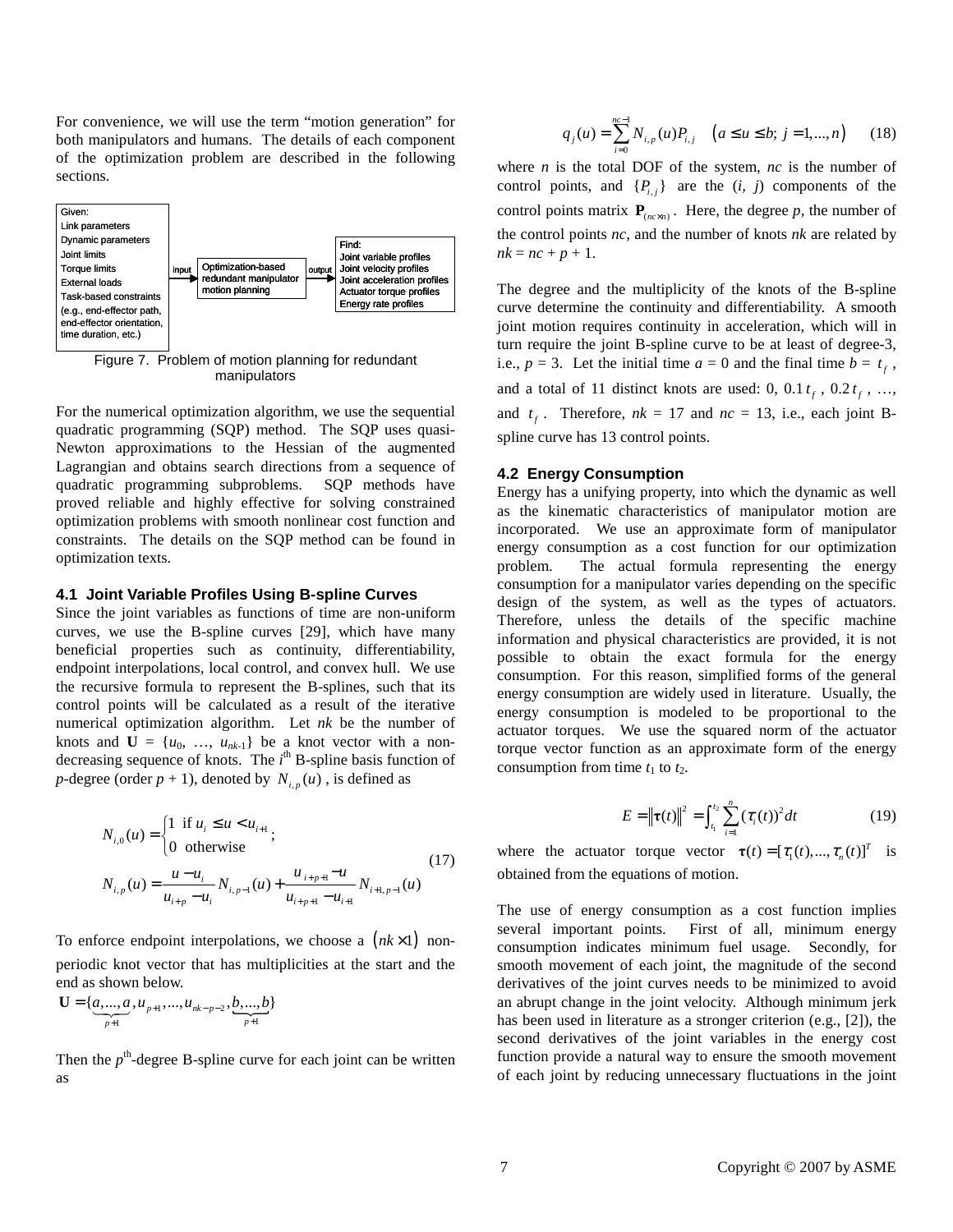curves. Finally, minimizing energy consumption implicitly indicates minimizing required actuator torques and joint stress.

For human motion prediction, the metabolic energy consumption [20] will be used as a cost function for the optimization problem.

$$
E_{\text{Methodic}} \approx \int_{t_1}^{t_2} \sum_{i=1}^n \left| \tau_i(t) \dot{q}_i(t) \right| dt + \int_{t_1}^{t_2} \sum_{i=1}^n h_m^i \left| \tau_i(t) \right| dt + \int_{t_1}^{t_2} \dot{B} dt \quad (20)
$$

where  $h_m^i$  ( $i = 1,..., n$ ) are the coefficients of the generalized maintenance heat, and  $\dot{B}$  is the basal metabolic rate. It had been shown that  $h_m^i$  is inversely proportional to the maximum torque limit of joint *i*. Therefore, for small joint velocities, the human motion of minimum energy (thus minimum weighted torques) implies that humans tend to use the stronger joints to accomplish a given task rather than the weaker ones. This means that the actuator torques are distributed so that the larger torques are exerted at the stronger joints and vice versa, which can be observed in real-world human tasks.

#### **4.3 Constraints**

The following is a list of basic constraints that are typically given from the manipulator design and the task requirements. Depending on the task definition and the environment, various other constraints can be imposed in addition.

(1) Joint variable limits: Each joint variable has bilateral constraints imposed in the form of

$$
q_i^L \le q_i \le q_i^U \quad (i = 1, ..., n)
$$
 (21)

where  $q_i^L$  and  $q_i^U$  are the lower and upper limits for each joint variable, respectively. These joint limits are usually given from the design of the manipulator.

(2) Actuator torque limits: The torque limit is usually a function of the joint velocity, which is represented as a torque-speed curve of each actuator. The torque-speed curves depend on the class and capacity of the actuators and are usually supplied by the manufacturer.

$$
\tau_i^L(\dot{q}_i(t)) \le \tau_i \le \tau_i^U(\dot{q}_i(t)) \quad (i = 1, ..., n) \tag{22}
$$

where  $\tau_i^L$  and  $\tau_i^U$  are the lower and upper limits, respectively, for each actuator torque. Generally,  $\tau_i^L$  is negative and  $\tau_i^U$  is positive.

(3) Position and orientation constraints: In general, the configuration of a single rigid body in space is uniquely determined in terms of three independent position coordinates and three independent orientation angles. Thus, the configuration of a link of a manipulator system can be described uniquely by assigning its position and orientation. Depending on the task requirements, some of these six coordinates can be constrained, while the rest are left as free DOFs. For position constraints, the Cartesian coordinates of the point as a function of the joint variables are constrained. For orientation constraints, the direction of the unit vectors of the link local frame is constrained in terms of the global frame.

(4) Path constraints: Every manipulator motion generates an end-effector path along the time in Cartesian space. This endeffector path may be either constrained by task requirements or naturally unconstrained. Usually, the path is given as task requirement. For example, the end-effector paths of drawing a straight line or welding on a surface are pre-determined from the task requirements. Suppose the end-effector path for the task is assigned as a parametric curve in Cartesian space such as

$$
\mathbf{path}(t) = \begin{bmatrix} x_{\text{path}}(t), & y_{\text{path}}(t), & z_{\text{path}}(t) \end{bmatrix}^T. \tag{23}
$$

To ensure that the end-effector point characterized by  $\mathbf{x} = \begin{bmatrix} x, y, z \end{bmatrix}^T$  as a function of joint variables stays on the path during the motion, the distance from the end-effector point to the desired path in the Cartesian space is enforced as a constraint.

$$
\|\mathbf{x}(\mathbf{q}(t)) - \mathbf{path}(t)\| \le \varepsilon \tag{24}
$$

where  $0 \le t \le t_f$  and  $\varepsilon$  is a small positive number as a specified tolerance (e.g., 0.001).

#### **4.4 Manipulator Power/Work Measures**

A general form of the energy consumption includes various terms specified by the design and properties of the actuators. Thus, in practice, it is difficult to obtain the general form of realistic energy consumption of a manipulator in motion. However, given the actuator torques and the joint velocities, the power profiles along the duration can be obtained. The mechanical power at each joint is defined as the product of the actuator torque and the corresponding joint velocity. The total mechanical power of the *n*-DOF manipulator at a given time is the summation of the mechanical power of each joint. Then, the total mechanical work done during the task can be calculated as a time-integration of the total mechanical power.

$$
\dot{W}_{mech} = \tau_1 \dot{q}_1 + \tau_2 \dot{q}_2 + \dots + \tau_n \dot{q}_n = \sum_{i=1}^n \tau_i \dot{q}_i ;
$$
\n
$$
W_{mech} = \int_{t_0}^{t_1} \dot{W}_{mech} dt = \int_{t_0}^{t_1} \left( \sum_{i=1}^n \tau_i \dot{q}_i \right) dt
$$
\n(25)

Although the above mechanical power is obtained from the rigorous definition in physics, it is not a proper performance measure, since each term in the total mechanical power given in Equation (25) can be positive or negative, resulting in cancellations among several terms with opposite signs. To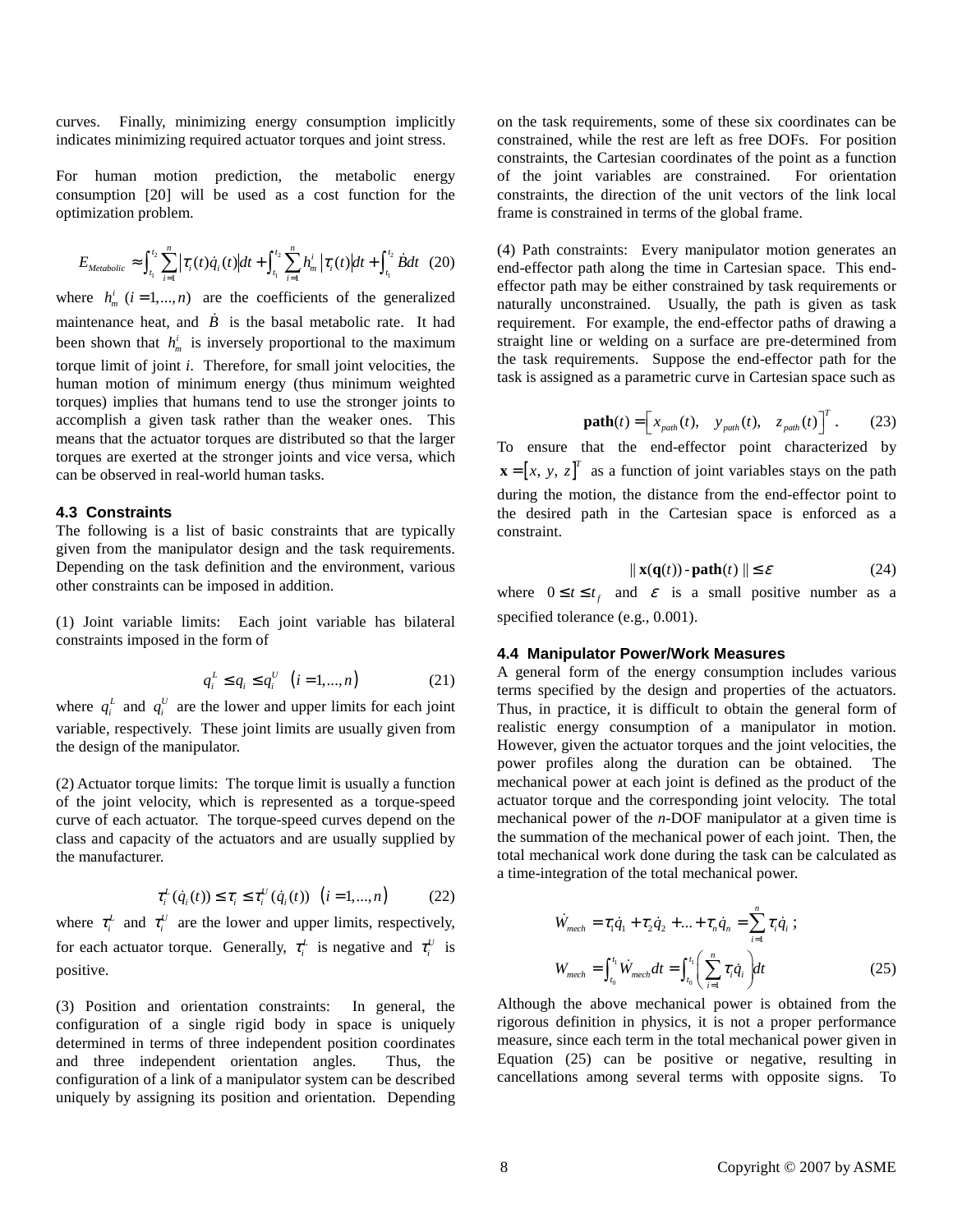avoid this kind of problem, we define the total absolute power and the total absolute work as follows:

$$
\dot{W}_{abs} = |\tau_1 \dot{q}_1| + |\tau_2 \dot{q}_2| + ... + |\tau_n \dot{q}_n| = \sum_{i=1}^n |\tau_i \dot{q}_i| ;
$$
\n
$$
W_{abs} = \int_{t_0}^{t_1} \dot{W}_{abs} dt = \int_{t_0}^{t_1} \left( \sum_{i=1}^n |\tau_i \dot{q}_i| \right) dt
$$
\n(26)

By taking the absolute value of each term before adding them, the mechanical power at each joint contributes to the total manipulator power without canceling each other out.

Another form of the power that prevents cancellations among opposite signs can be obtained by taking the norm of the mechanical power vector. We define the norm power and the total norm work as shown below.

$$
\dot{W}_{norm} = \sqrt{(\tau_1 \dot{q}_1)^2 + ... + (\tau_n \dot{q}_n)^2} = \sqrt{\sum_{i=1}^n (\tau_i \dot{q}_i)^2} ;
$$
\n
$$
W_{norm} = \int_{t_0}^{t_1} \dot{W}_{norm} dt = \int_{t_0}^{t_1} \sqrt{\sum_{i=1}^n (\tau_i \dot{q}_i)^2} dt
$$
\n(27)

For each manipulator motion, the total mechanical, absolute, and norm power/work will be calculated as outputs to show different performance measures for a given task.

#### **5 EXAMPLE RESULTS AND DISCUSSION**

The proposed formulation will be demonstrated using a 3-DOF planar manipulator (motion planning) and the 30-DOF dual-arm human model (motion prediction). Although simple tasks are illustrated as examples in this presentation, our method can be easily applied to more complicated tasks.

## **5.1 Planning Load-Effective Motion of a 3-DOF Planar Manipulator**

A 3R planar manipulator (Figure 8) is given where each link is modeled as a thin rod with 1 m of length and 10 kg of mass. For the equations of motion, we neglect the torques due to the stiffness and dissipative properties at the joints. The joint variable limits (radians) and the actuator torque limits (Nm) are chosen as shown below. Since the purpose of this example is to illustrate the proposed methodology, for simplicity we assume that the torque-velocity curves of the actuators are almost constant near the operation regions. However, implementing the actual torque-velocity curves as constraints is straightforward once the motor characteristics are provided.

![](_page_8_Figure_10.jpeg)

The task is defined in the X-Y plane as follows. Given (2.6, 0.866, 0) (m) and (1.5, 0.866, 0) (m) as the initial and the final global coordinates of the end-effector, respectively, the manipulator is required to pull (or drag) in -X direction along a straight line with external forces at the end-effector. The time duration is given as 2 seconds. However, depending on the task requirements or user input, different time durations can be used. This task represents simple manipulations such as pulling an object or opening a door.

**Motion (A) with small load.** First, the motion is generated for the 1-N pulling force using the proposed optimization method. The snapshots of generated motions and the joint profiles are shown in Figures 9 and 10, where each joint moves smoothly toward the final position. For convenience, we call these joint profiles "Motion (A)." At each time instant, the required actuator torques and power profiles are calculated (Figure 11). The results show that the actuator torques strictly satisfy the torque limits. The positive torque values of joint 2 are used to balance the gravity. It is shown that the values of the link weights dominate the motion and the effect of the small pulling force is negligible. Motion (A) is the energy-efficient motion of pulling with 1-N force.

![](_page_8_Figure_13.jpeg)

Figure 9. Generated pulling motion – Motion (A).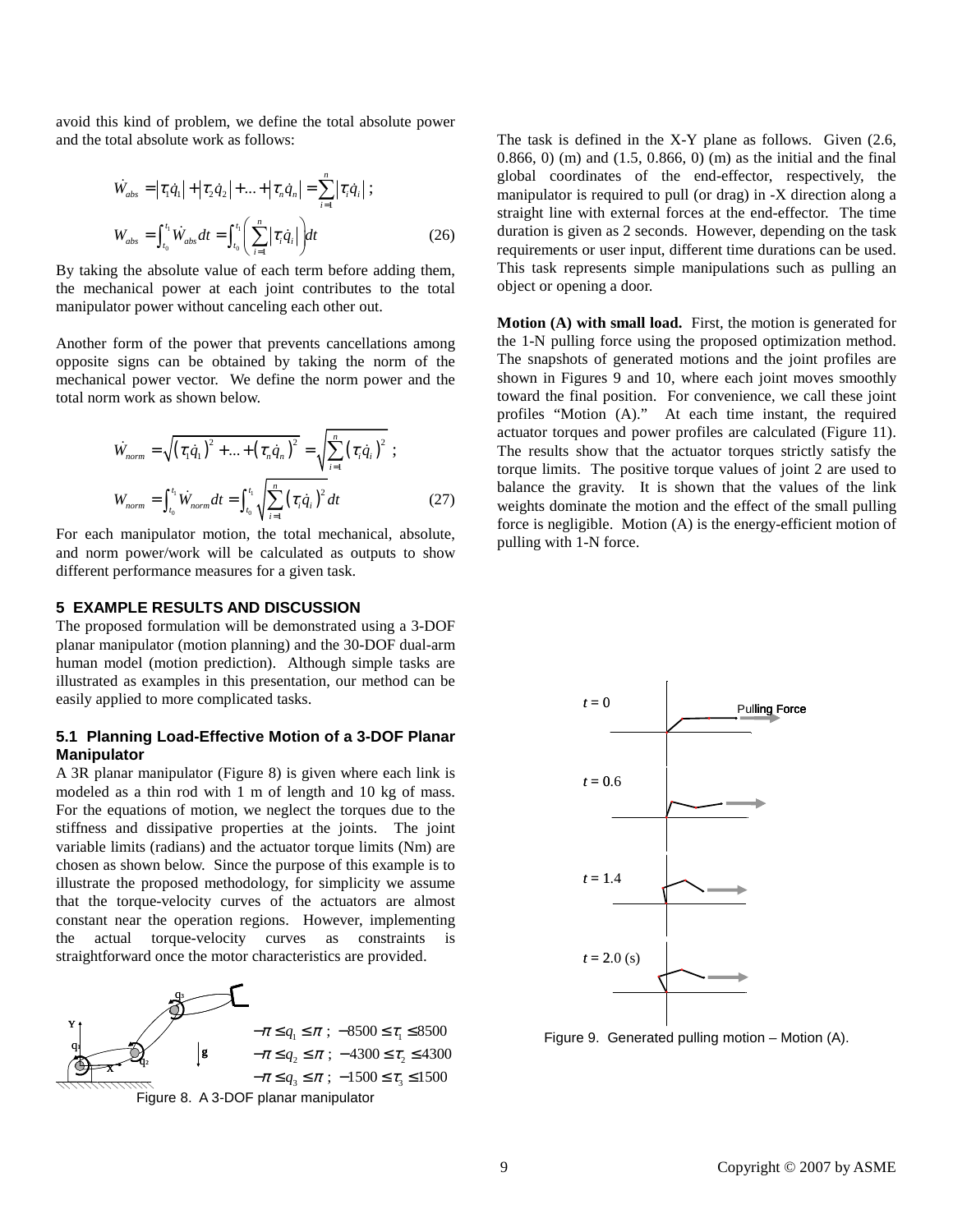![](_page_9_Figure_0.jpeg)

Figure 10. Generated joint profiles for Motion (A).

![](_page_9_Figure_2.jpeg)

Figure 11. Required actuator torques and power profiles for Motion (A) with small load.

The total mechanical, absolute, and norm work values for our examples are listed in Table I for comparison. In each case, the average work rate can be obtained by dividing these work values by the total time duration (2 seconds in our example). Note that these work measures provide a single criterion that represents the effort input to the system that is required to execute the motion. As a brief validation, the mechanical work can also be calculated analytically from the fundamental definition given in elementary physics. It can be easily shown that our numerical results of mechanical work match the analytical value.

**Motion (A) with large load.** Next, we take the joint trajectories obtained for planned Motion (A) and would like to execute the same motion to perform a large-force pulling (10000 N) task. In other words, the configurations along the time remain the same, and the only difference is the increased external load. Note that the joint trajectories of Motion (A) were generated without considering the large pulling force. Can the large-force pulling be executed with joint trajectories of Motion (A)? To answer this question, we first solve the inverse dynamics problem with the given joint profiles and the increased external load. As results, the required actuator torques, power profiles, and work measures are calculated from the equations of motion (Figure 12 and Table I).

![](_page_9_Figure_7.jpeg)

Figure 12. Required actuator torques and power profiles for Motion (A) with large load.

The required actuator torque values of all joints exceeded the torque limits at some time periods. Also the required powers and work measures are much larger than those of Motion (A) with small force. Thus it is seen that the planned Motion (A), in which the large external loads are not incorporated, is not executable for the 10000-N pulling task. In other words, Motion (A) is not effective in pulling with large force. This shows that, in general, the joint trajectories obtained without considering the external loads do not always guarantee the execution of the task under given actuator capacity limits.

**Motion (B) with large load.** To generate the load-effective motion for large-force pulling, the large external pulling force is incorporated into the algorithm via the equations of motion. Now the optimization problem is solved with 10000-N force (Figures 13-15). Let us call the resulting joint profiles "Motion  $(B)$ ."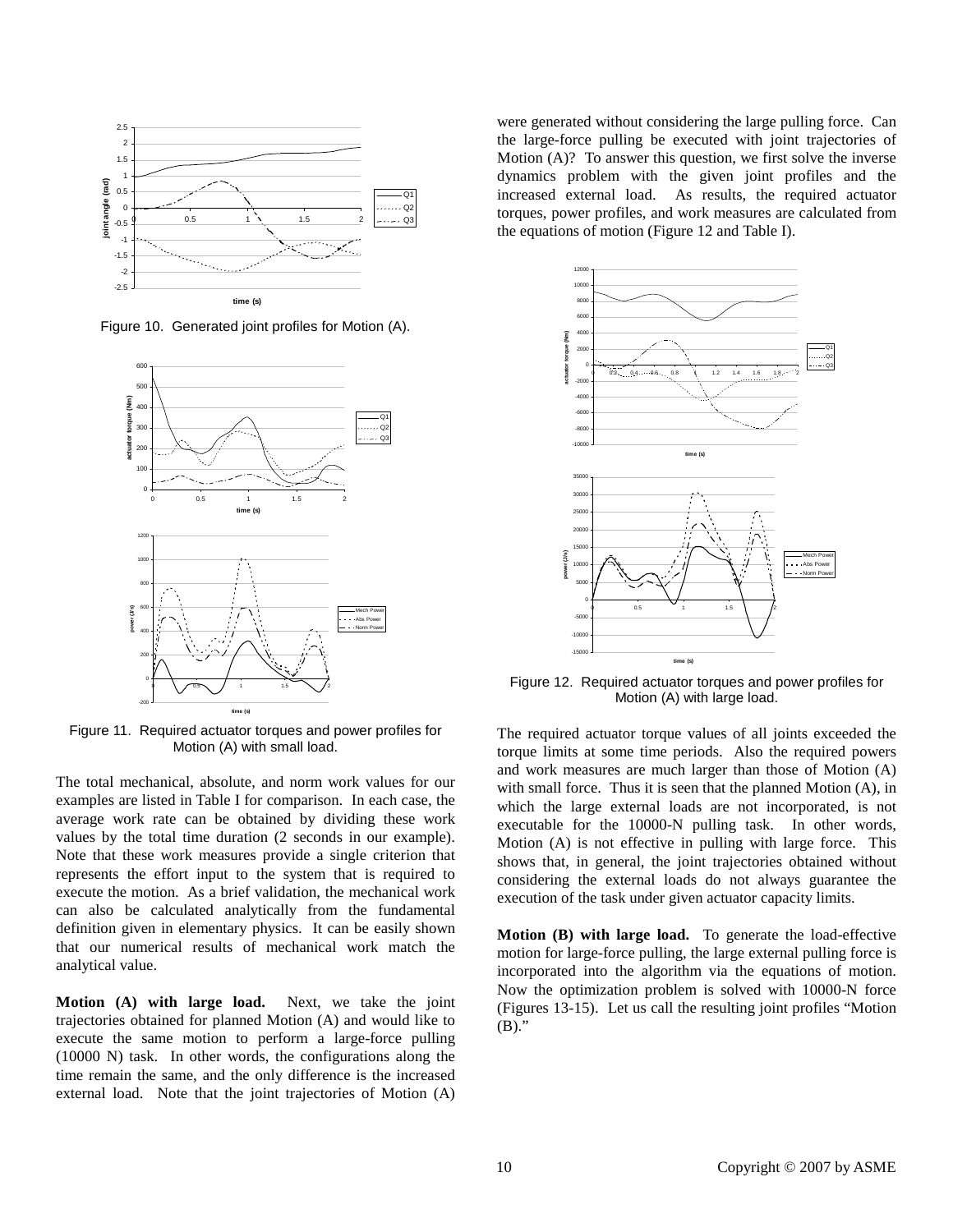![](_page_10_Figure_0.jpeg)

Figure 13. Generated pulling motion – Motion (B).

![](_page_10_Figure_2.jpeg)

Figure 14. Generated joint profiles for Motion (B).

The required actuator torques for Motion (B) satisfy the torque limits and thus guarantee the successful execution of the task (controllable), i.e., Motion (B) is a load-effective motion for 10000-N force pulling. Note that the power profiles and the work measures are also smaller than those of Motion (A) with 10000-N force.

The successful execution of the large-force pulling task with Motion (B) can be explained by analyzing the manipulator configurations and the force equilibrium of the system freebody diagram at each time step. It is observed that the manipulator tries to maintain the alignment of links 2 and 3 with the line of application of the large pulling force (Figure 13); this is not notable in Motion (A). Since the magnitude and direction of the pulling force is constant, the actuator torque to sustain the pulling force at joint 1 is almost constant (except for the initial and final stages) due to the constant moment-arm length. The actuator torques at joints 2 and 3 can be roughly calculated as the product of the constant pulling force and the offset distance perpendicular from the line of the pulling force (of course, the inertia forces and gravity should be added to obtain exact torque values). Thus, in the case of the large-force pulling task where the effects of the link weights are relatively small, the actuator torques are mostly used to sustain the large pulling force. By positioning joints 2 and 3 as close to the line of force as possible, the actuator torque values for those joints are minimized. Note that a similar trend is observed in human arm motion when pulling with large force.

![](_page_10_Figure_7.jpeg)

Figure 15. Required actuator torques and power profiles for Motion (B) with large load.

| Table I. Various work measures for the 3-DOF examples |          |              |              |
|-------------------------------------------------------|----------|--------------|--------------|
| Work Measures (J)Motion (A)                           |          | Motion $(A)$ | Motion (B)   |
|                                                       | with 1 N | with 10000 N | with 10000 N |
| Mechanical Work                                       | 62.77    | 11039.00     | 10990.55     |
| Absolute Work                                         | 821.07   | 26645.20     | 13586.01     |
| Norm Work                                             | 539.79   | 19649.42     | 9883.05      |

It can easily be shown from inverse dynamics that if Motion (B) is applied for 1-N pulling, the motion is still executable, but it is less energy-efficient. Also, it should be noted that our optimization-based method also determines the existence of the feasible motion. If there is no feasible region for the optimal motion problem, then this indicates that the task cannot be accomplished by any choice of manipulator configurations under given actuator capacity limits.

## **5.2 Prediction of Dual-Arm Lever-Pulling Motion**

We consider the dual-arm motion of pulling a lever with constant load from a given initial position to a given final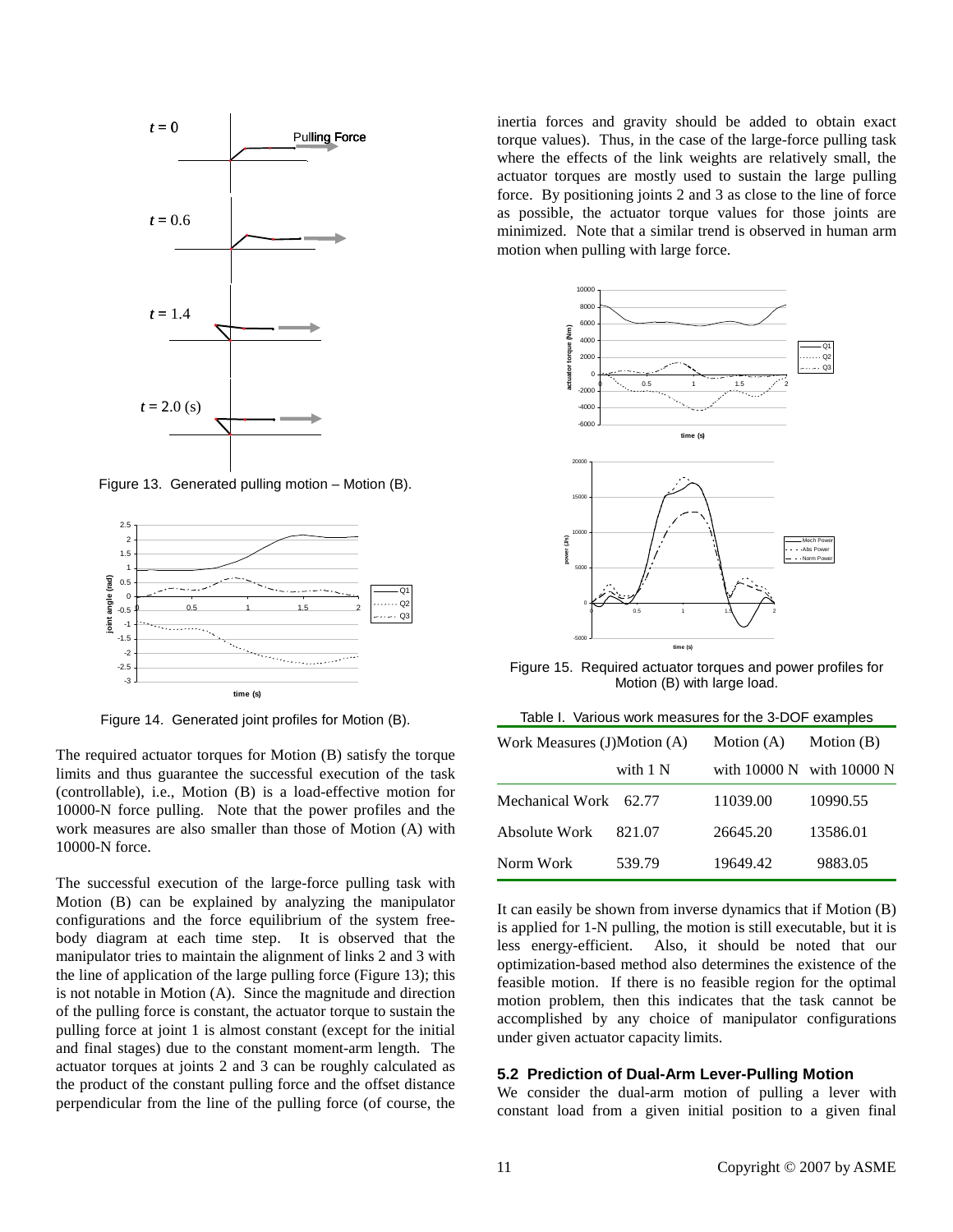position. The initial position of the lever is (0, 19, 70) (cm), and the final position of the lever is (0, 19, 40) (cm) in the global coordinate frame where the path of the lever between the initial and final positions is given as a straight line. The time duration for the task is given as 2 seconds. Two different load magnitudes are tested: 1 N and 800 N. To compare the motions of two extreme cases, the actuator torque limits are not enforced. Figures 16–19 show the predicted motions and calculated results of several notable joints for both cases. The total metabolic energy consumed for the 1-N lever-pulling is 301.21 Joules, and that for the 800-N lever-pulling is 1440.55 Joules. These values also represent how much effort is required to perform each task.

![](_page_11_Figure_1.jpeg)

Figure 16. Predicted motion of dual-arm lever-pulling.

It is observed that the digital human generates different motions for different amounts of external load. For the lever load of 1 N, the digital human's torso is almost vertical, while for the larger load of 800 N, the torso is extended backward to use its own body weight to counter-balance the large pulling load at both hands. In Figure 18 (b), the large negative actuator torque values for torso extension (joint 2) and shoulders (joints 16 and 25) for the 800-N lever-pulling indicate the major contributions of these joints to the pulling motion. These large actuator torques are used to generate the torso motion while sustaining the large pulling force in the forward direction. In this way, the digital human can also straighten both its arms in the final posture to minimize the actuator torques at the wrists and elbows. This trend is similar to the previous load-effective motion results for the 3-DOF manipulator.

![](_page_11_Figure_4.jpeg)

Figure 17. Predicted joint profiles for dual-arm lever-pulling.

![](_page_11_Figure_6.jpeg)

Figure 18. Predicted actuator torque profiles for dual-arm leverpulling.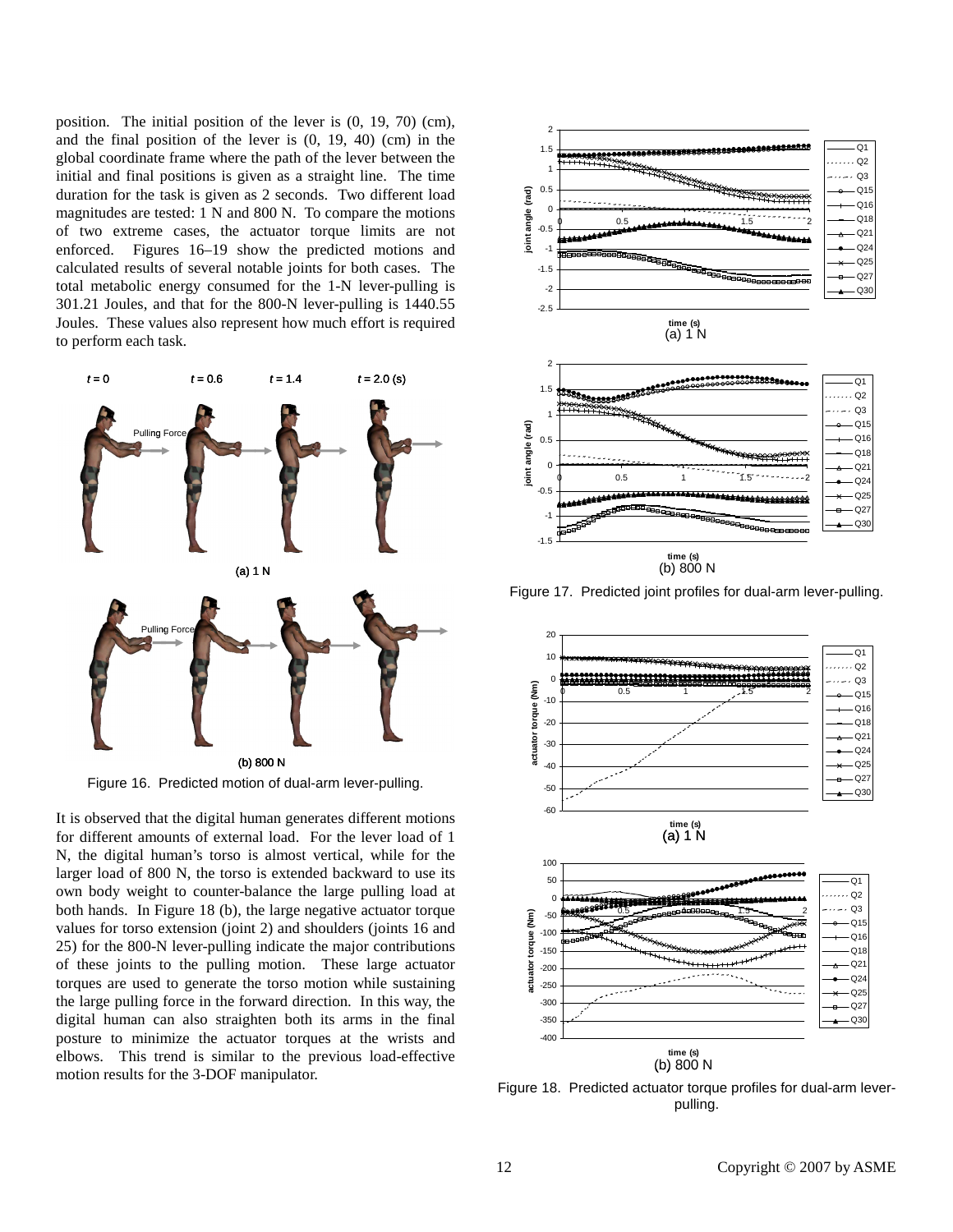![](_page_12_Figure_0.jpeg)

Figure 19. Predicted metabolic rate profiles for dual-arm leverpulling.

It is often observed in the real world that, when pulling or dragging a heavy object, a human usually leans his or her body in the desired direction of pulling. In other words, to accomplish a given task, humans naturally generate the effective motion that minimizes the required actuator torques within the actuator capacities (torque limits). A similar argument can be made for the motion of pushing a heavy object, where it is frequently observed that a human leans his or her body in the direction of pushing.

## **6 CONCLUSIONS**

In past motion planning problems, general external loads other than gravity were not considered extensively. In this article, a method for planning load-effective dynamic motions for redundant manipulators is proposed. A comprehensive form of Lagrange's equations of motion for open-loop chains (serial and tree-structured) is derived in which the general external loads, as well as the inertia and gravity terms, are incorporated. The constraint forces and moments from external objects can also be included in this way. The comprehensive equations of motion are then implemented into the constraints and/or the cost function of the optimal motion planning problem. The redundant manipulator motions generated by the optimization formulation guarantee the successful execution of generic tasks with external loads under given actuator torque limits. Our examples also showed that the motion generated without taking the general external loads into account may not be executable, especially when a large load is desired. The proposed method is also applicable for physics-based human motion prediction. A dual-arm task that shows different effective human motions for different amounts of external load was predicted. Overall, the proposed optimization-based method is broadly applicable for any type of robotic system, such as multiple-arm manipulators, mobile manipulators, and whole-body humanoid robots.

## **7 ACKNOWLEDGMENTS**

This research is funded by the U.S. Army Tank Automotive Research, Development, and Engineering Center (TARDEC) and the U.S. Army Natick Soldier Systems Center.

#### **8 REFERENCES**

- [1] Sciavicco, L. and Siciliano, B., "A solution algorithm to the inverse kinematic problem for redundant manipulators," *IEEE Journal of Robotics and Automation*, Vol. 4, n 4, pp. 403-410, Aug. 1988.
- [2] Piazzi, A. and Visioli, A., "Global minimum-jerk trajectory planning of robot manipulators," *IEEE Transactions on Industrial Electronics*, Vol. 47, n 1, pp. 140-149, Feb. 2000.
- [3] Suh, K. and Hollerbach, J., "Local versus global torque optimization of redundant manipulators," *Proceedings of IEEE International Conference on Robotics and Automation*, Vol. 4, pp. 619-624, Mar. 1987.
- [4] Gompertz, R.S. and Yang, D.C.H., "Feasibility evaluation of dynamically linearized kinematically redundant planar manipulators," *Proceedings of IEEE International Conference on Robotics and Automation*, Vol. 1, pp. 178- 182, Apr. 1988.
- [5] Nakamura, Y., *Advanced Robotics: Redundancy and Optimization*, Addison-Wesley, 1991.
- [6] Nedungadi, A. and Kazerouinian, K., "A local solution with global characteristics for the joint torque optimization of a redundant manipulator," *Journal of Robotic Systems*, Vol. 6, n. 5, pp. 631-654, 1989.
- [7] Chung, Y.S., Griffis, M., and Duffy, J., "Unique joint displacement generation for redundant robotic systems," *ASME Robotics, Spatial Mechanisms, and Mechanical Systems*, Vol. 45, pp. 637-641, 1992.
- [8] Chung, C.Y., Lee, B.H., Kim, M.S., and Lee, C.W., "Torque optimizing control with singularity-robustness for kinematically redundant robots," *Journal of Intelligent and Robotic Systems*, Vol. 28, n 3, pp. 231–258, July 2000.
- [9] Singh, S.K. and Leu, M.C., "Manipulator motion planning in the presence of obstacles and dynamic constraints," *The International Journal of Robotics Research*, Vol. 10, n 2, pp. 171-187, 1991.
- [10]Wang, C.-Y.E., Timoszyk, W.K., and Bobrow, J.E., "Payload maximization for open chained manipulators: finding weightlifting motions for a Puma 762 robot," *IEEE Transactions on Robotics and Automation*, Vol. 17, n 2, pp. 218-224, Apr. 2001.
- [11]Saramago, S.F.P. and Ceccarelli, M., "An optimum robot path planning with payload constraints," *Robotica*, Vol. 20, n 4, pp. 395-404, 2002.
- [12] Vukobratovic, M. and Kircanski, M., "A dynamic approach to nominal trajectory synthesis for redundant manipulators," *IEEE Transactions on Systems, Man, and Cybernetics*, Vol. SMC-14, pp. 580-586, July-Aug. 1984.
- [13]Hirakawa, A.R. and Kawamura, A., "Trajectory generation for redundant manipulators under optimization of consumed electrical energy," *IEEE Industry Applications Conference, Thirty-First IAS Annual Meeting*, Vol. 3, pp. 1626-1632, Oct. 1996.